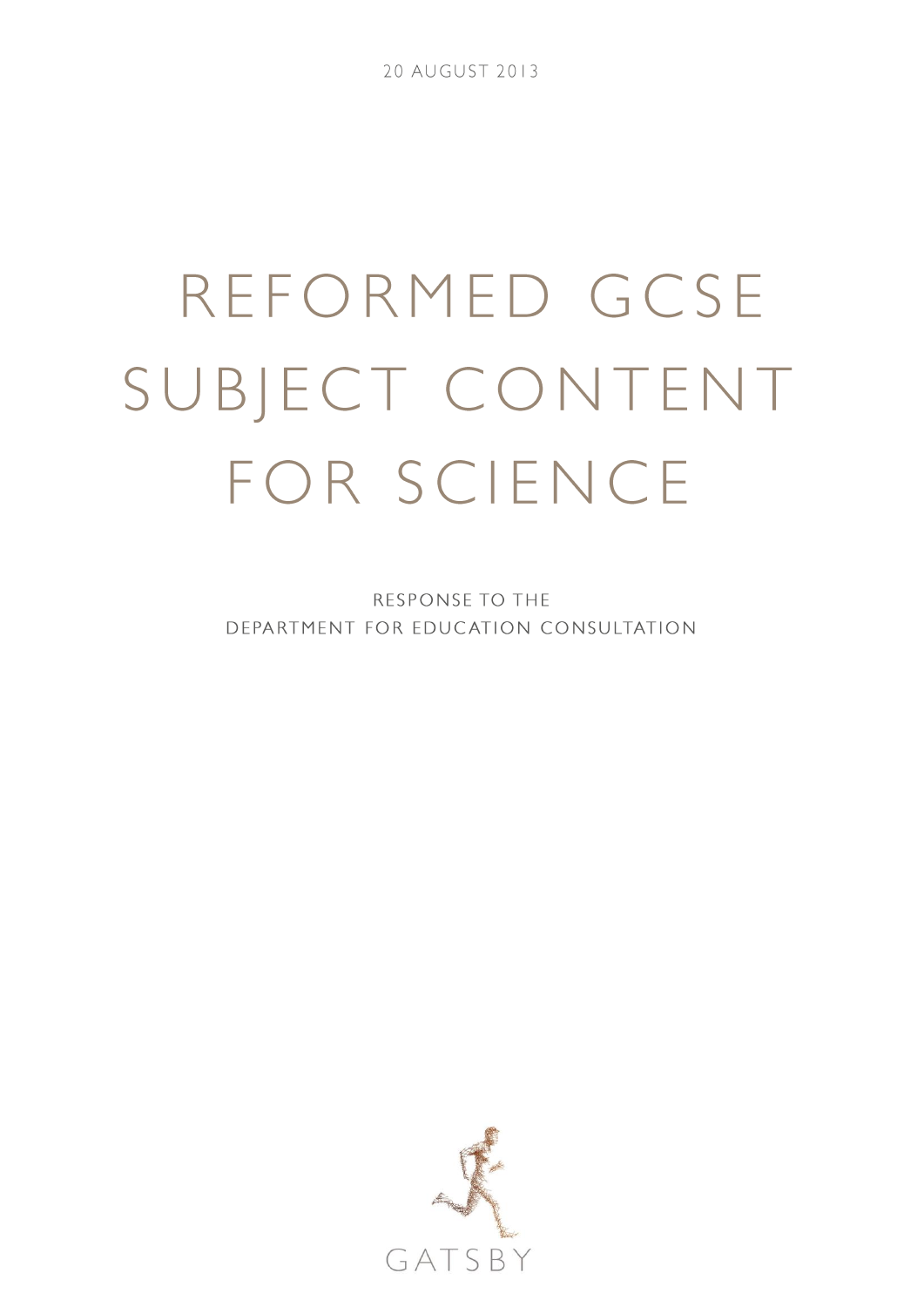## **KEY MESSAGES**

- 1 Practical skills, including technical and investigative, must be made more explicit within the GCSE science subject criteria. We recommend a more detailed set of skills and associated learning outcomes in the 'Working Scientifically' section and embedding these skills through the subject content, as is currently done for skills in the 'Uses of mathematics'.
- 2 The new GCSE science criteria must at the very least maintain the current weighting of 25% for the assessment of practical skills. We therefore recommend that 'indirect assessment' of 'Experimental skills and methods' is increased to 15%.
- 3 We welcome the requirement in the GCSE science criteria that practical skills need to be directly assessed, and the proposal in Ofqual's GSCE reform consultation that 10% of the marks in each science qualification comes from an alternative to a written exam. In the long term, a way needs to be found to restore professional integrity to teachers' assessments but in the short-term we recommend a terminal practical examination for the 10% direct assessment of technical and manipulative skills in science GCSEs. We develop this further in our response to the Ofqual consultation on GCSE reform.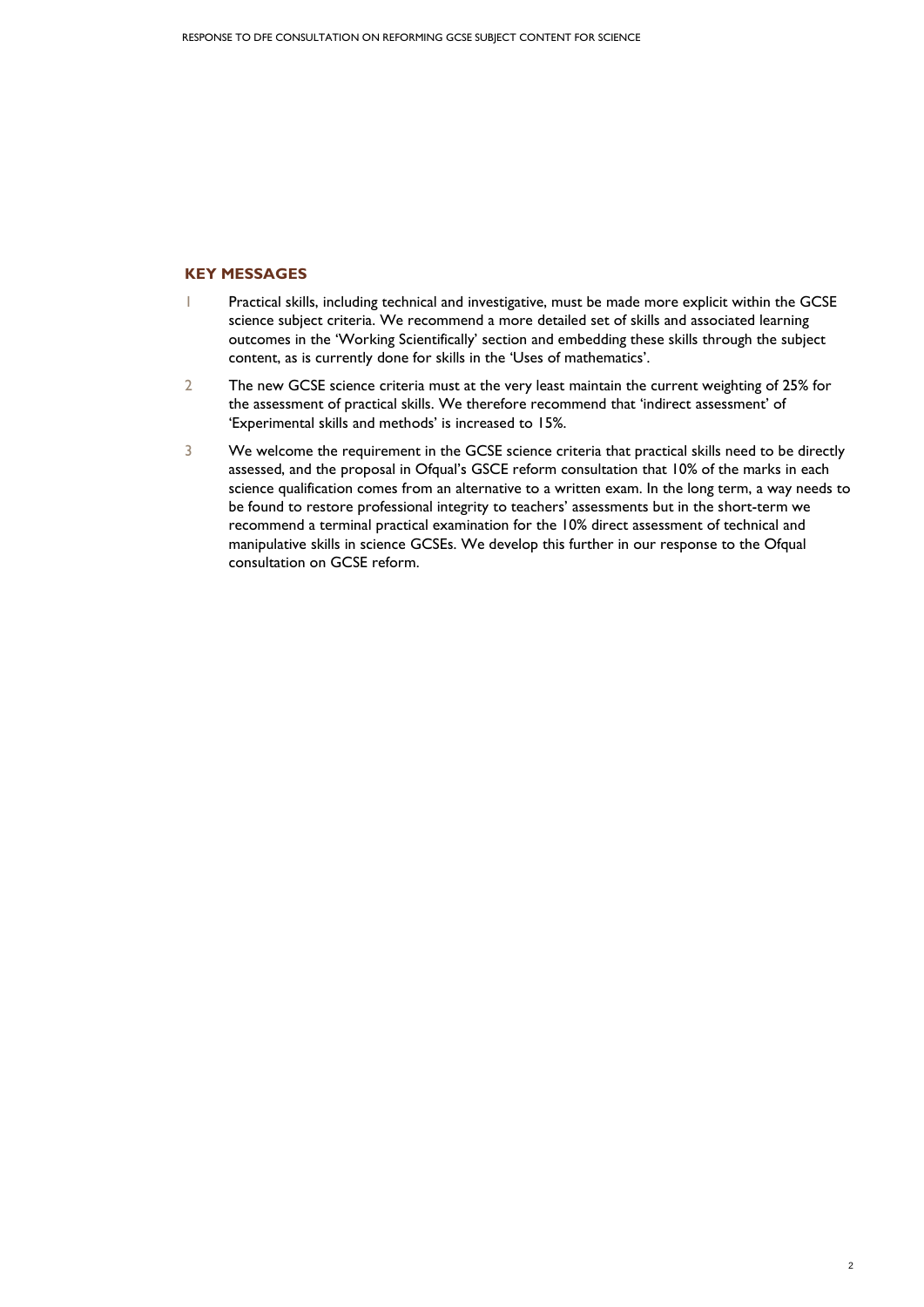## **INTRODUCTION**

- 1 Gatsby is a foundation set up in 1967 by David Sainsbury (now Lord Sainsbury of Turville) to realise his charitable objectives. We focus our support on the following areas:
	- Plant science research
	- Neuroscience research
	- Science and engineering education
	- Economic development in Africa
	- Public policy research and advice
	- The Arts

 $\overline{a}$ 

- 2 Practical work is an essential part of school science education. Good quality practical science develops important skills, deepens knowledge, enhances engagement among students, and challenges them to apply both knowledge and skills in purposeful contexts. Yet, over the last 20 years, there has been a steady erosion of laboratory skills taught in school science and this is of significant concern to industry and universities.
- 3 Evidence shows that practical science needs support in UK schools and colleges and Gatsby is currently engaged in a programme focused on better assessment, improved access to teaching resources, and strengthened roles for technicians and senior leaders<sup>1</sup>. This response is based on work conducted in partnership with the Wellcome Trust.

#### **SUBJECT CONTENT AND ASSESSMENT OBJECTIVES – PRACTICAL SKILLS**

- 4 The 'Working Scientifically' section of the draft GCSE science subject content needs work to remove duplication, clarify skills requirements, and align the content with the Assessment Objectives and learning outcomes. This will ensure that Awarding Organisations each develop their GCSEs in science to equal levels of demand when it comes to practical skills. We set out below our thinking on what 'Working Scientifically' might comprise. In Appendix 1 we give explanations of some of the terms used. We would be pleased to work with DfE to help redraft this section of the GCSE science subject content.
- 5 'Working Scientifically' requires a range of practical skills which we divide into two sets: technical and manipulative; and investigative and experimental. These equate to AO4 and AO3 respectively in the Assessment Objectives. We believe that the latter set of skills can be assessed by questions in a written paper which are designed to assess candidates' skills developed through their familiarity with performing, and understanding of, certain experiments identified in the specification.
- 6 However technical and manipulative skills are not best assessed through a written exam. Our study of practice in other countries<sup>2</sup> and other subjects shows that direct assessment of practical work, involving the teacher in some way, is widely trusted. It is not seen as problematic in countries such as China, Singapore and Finland, and in our own country it is settled practice in modern languages and music – though usually involving some kind of moderation to secure standards. We believe that in the long term, direct teacher assessment of practical skills is the way to go, but in the short term we recommend the introduction of a terminal practical exam.

<sup>1</sup> Further information about this programme of work and the evidence collected is on the Gatsby website: [http://www.gatsby.org.uk/Education/Projects/Review-of-Practical-Science-in-Schools.aspx.](http://www.gatsby.org.uk/Education/Projects/Review-of-Practical-Science-in-Schools.aspx) 

<sup>2</sup> Reiss, M., Abrahams, I., and Sharpe, R. (2012) Improving the assessment of practical work in school science. A report for the Gatsby Foundation.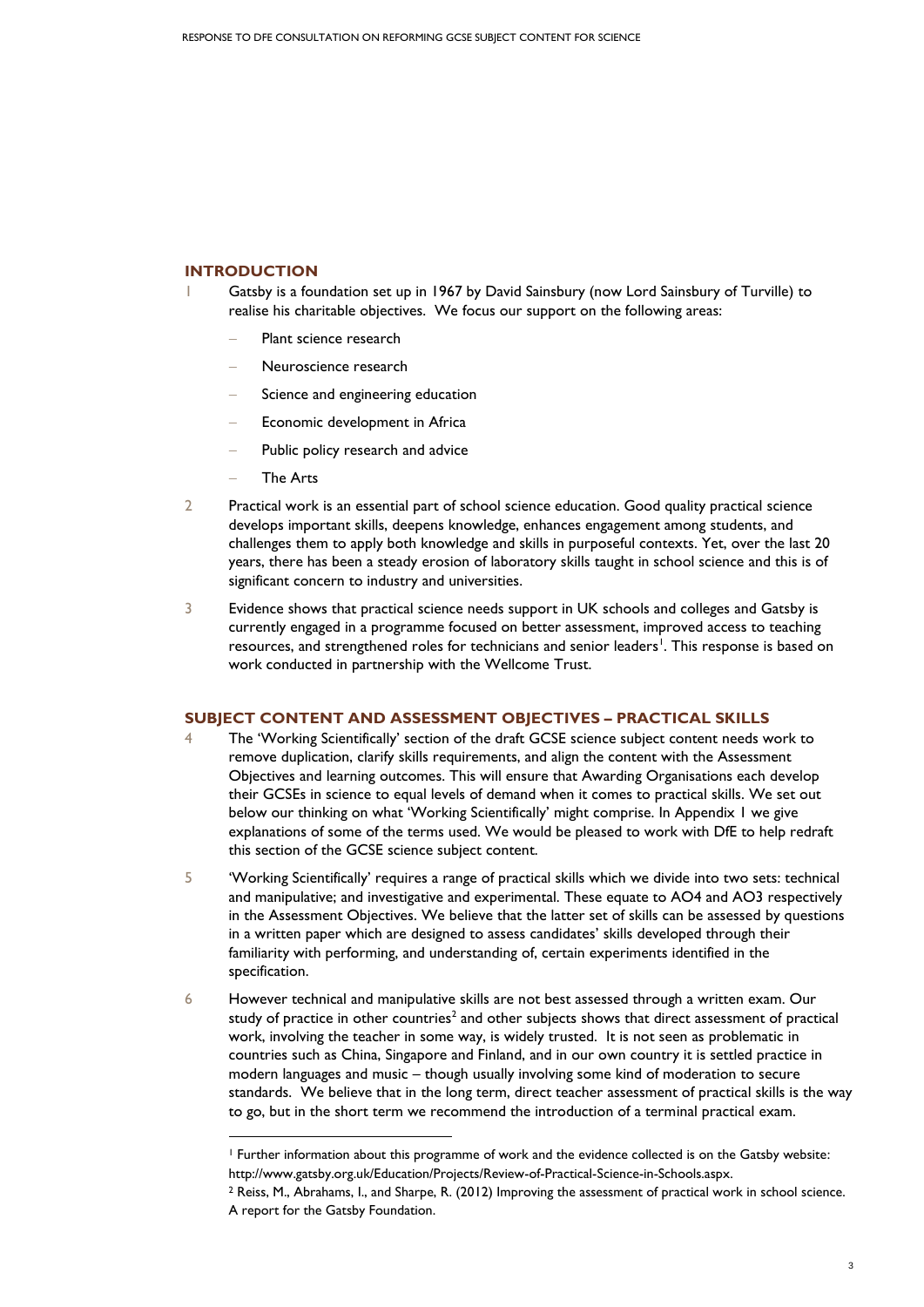Together with the Wellcome Trust we have produced a policy note and a more detailed addendum to give further information on our position on GSCE science assessment $^{3,4}$ .

- 7 Technical and manipulative skills are needed for all practical work from following instructions given in protocols and standard procedures to investigations and experiments. Broadly these are:
	- using laboratory and fieldwork techniques
	- making and recording observations and measurements
	- processing data
- 8 Further practical skills (investigative and experimental skills) are needed to carry out investigations and experiments. Broadly these are:
	- analysing a problem
	- planning an investigation or experiment
	- analysing and evaluating data
	- drawing conclusions

1

- 9 The 'Working Scientifically' section currently includes 'Examples' of activities across each of Biology, Chemistry and Physics. We welcome this attempt to show that some practical skills can be usefully associated with core content, but suggest that this would be clearer for Awarding Organisations if those skills appeared within the content, in the same way as for skills in the 'Uses of mathematics'. Appendix 2 indicates how the range of technical and manipulative skills, expressed as learning outcomes, might be associated with a scope of subject content in GCSE sciences. Practical skills can be taught, and assessed, through a range of different contexts in the same way as mathematical skills<sup>5</sup>.
- 10 However we do not think that the GSCE science criteria should specify the practical activities which should be undertaken during Key Stage 4 science. Instead we recommend that Awarding Organisations indicate in each GCSE science specification the range of practicals which could support the relevant assessment objectives. In Appendix 3 we give an example of how this might be achieved for the technical and manipulative skills outlined in the Appendix 2.

#### **RELATIVE WEIGHTING OF ASSESSMENT OBJECTIVES**

11 It is vital that practical work is assessed as part of all science qualifications at GCSE level. These qualifications need to ensure progression in STEM education and employment, where competence in technical and investigative skills is as important as theoretical knowledge and understanding.

<sup>3</sup> Policy note: Assessment of school practical science, Gatsby Foundation and Wellcome Trust, April 2013: <http://www.gatsby.org.uk/~/media/Files/Education/Practical%20Science%20Policy%20Note.ashx>

<sup>4</sup> Policy note addendum: Assessment of school practical science, Gatsby Foundation and Wellcome Trust, August 2013:

<http://www.gatsby.org.uk/~/media/Files/Education/Practical%20Science%20Policy%20Note%20Addendum.ashx> <sup>5</sup> While fieldwork techniques are best taught outdoors, assessing them in the field the same way laboratory techniques are assessed in the lab is inherently problematic due to environmental unpredictability. Further work is needed across the science and geography communities to agree the best approach regarding assessment and fieldwork.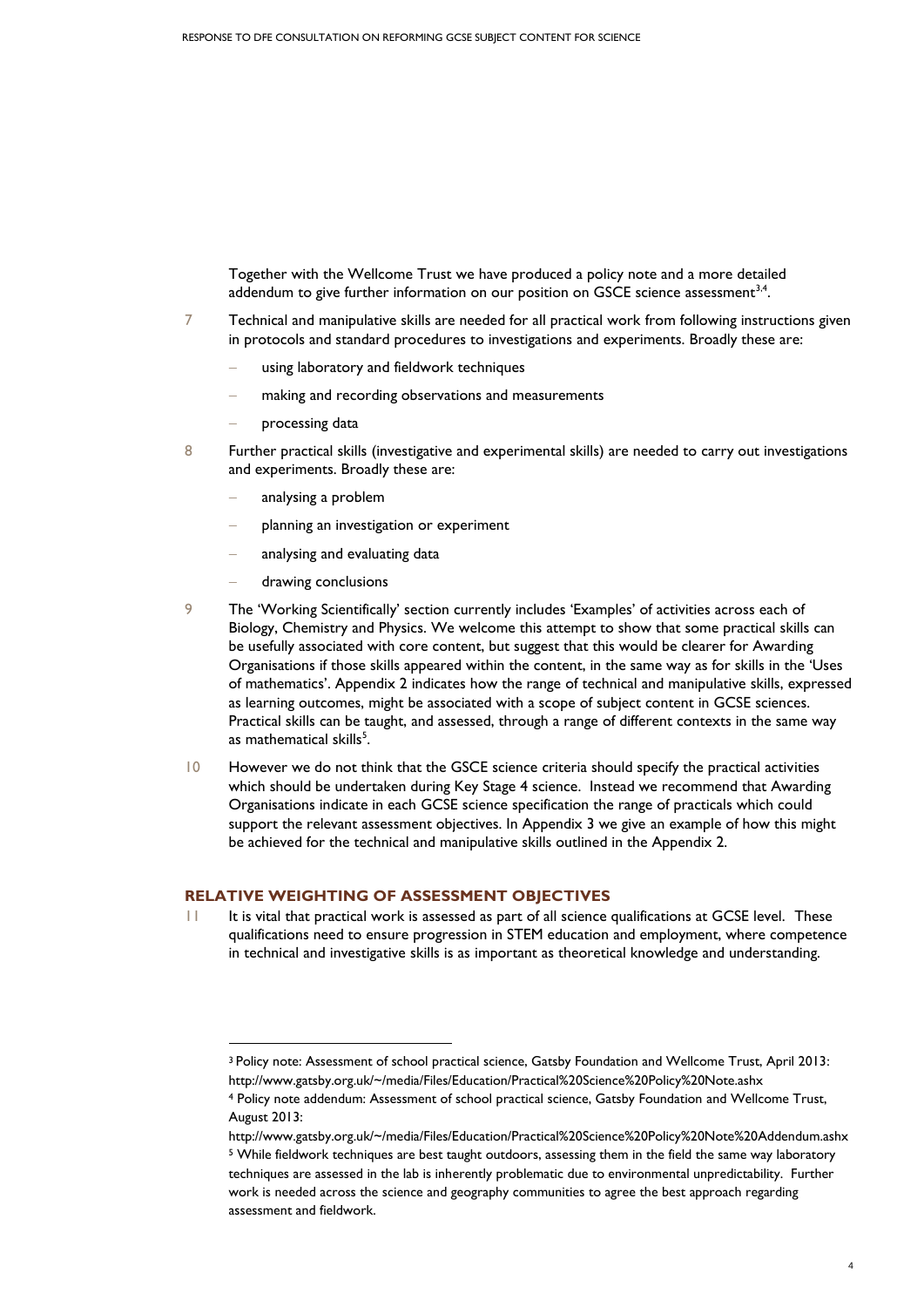- 12 Current GCSE specifications in Science allocate a weighting of 75 per cent to external assessment and a weighting of 25 per cent to controlled assessment in the overall scheme of assessment. While this mode of controlled assessment is deeply flawed, it does represent 25% of the total marks being awarded to experimental skills and methods. Under DfE's proposals for reformed GCSE science, this weighting would be reduced to 20%: 10% for skills being 'amenable to indirect assessment' and 10% for skills 'requiring direct assessment'. We therefore recommend that weighting of the former set of skills be increased to at least 15% to make clear that practical science has not been diminished in the new science GCSEs.
- 13 Questions regarding this response should be directed to:

Science & Engineering Education Team The Gatsby Charitable Foundation The Peak 5 Wilton Road London SW1V 1AP tel: 020 7410 7129 email: education@gatsby.org.uk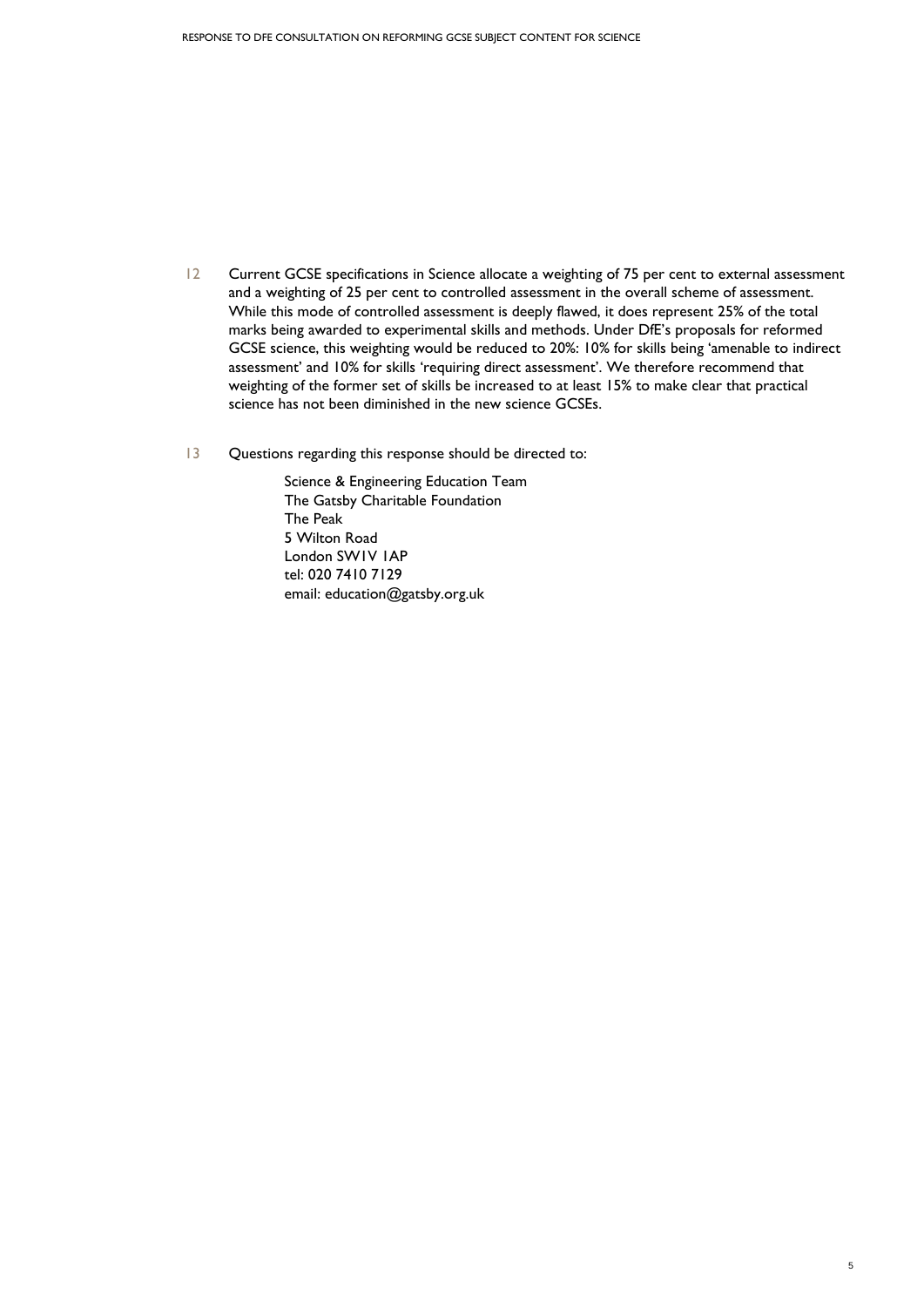# **APPENDIX 1 – EXPLANATION OF TERMS USED**

There do not appear to be agreed definitions for some of the key terms used when discussing practical science but we suggest those below as good working explanations.

*Laboratory and fieldwork techniques* enable the correct handling and use of materials and scientific equipment when following a protocol or standard procedure or when carrying out an investigation or experiment. They include sampling, sample preparation, transferring materials, measuring quantities, assembling apparatus, mixing and heating and separating materials.

The term *'technique'* is also used for generic methods to investigate, identify, analyse and characterise, such as imaging (e.g. light microscopy), chromatography (e.g. paper, thin layer and GLC), aseptic technique (e.g. culturing) and spectroscopy (e.g. visible and infrared).

*Protocols and standard procedures* are used routinely to produce a required piece of information. Required materials, apparatus and equipment are specified and full instructions for gathering and processing data are given. They usually require the application of a number of laboratory and fieldwork techniques.

An *investigation* involves observing and measuring the natural world with minimal interference or manipulation. Ecological studies are an example.

An *experiment* involves controlling variables to establish cause-and-effect relationships. Finding out what factors affect the rate of photosynthesis is an example.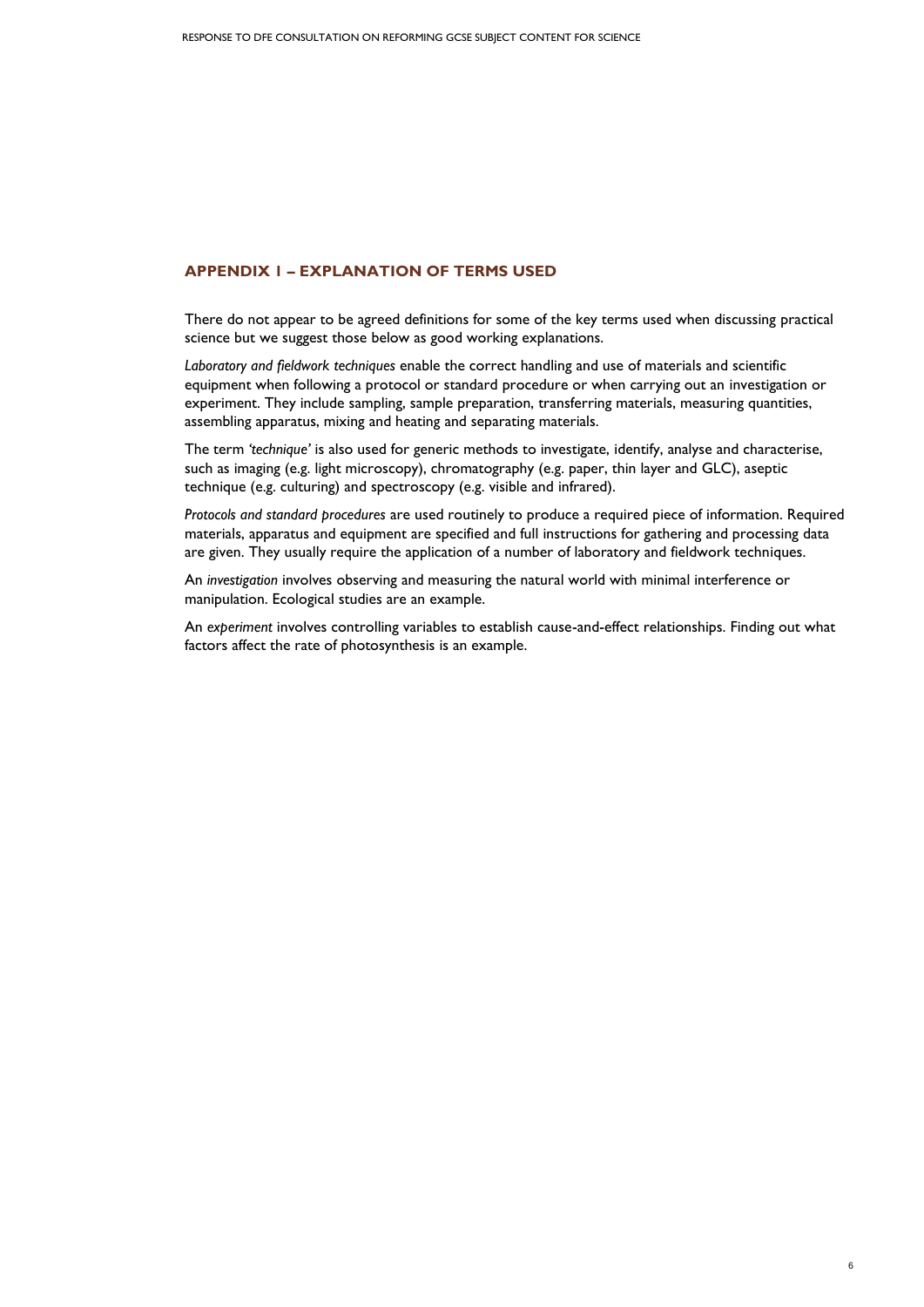## **APPENDIX 2 – TABLE TO SHOW SUGGESTED ASSESSMENT OBJECTIVES FOR TECHNICAL AND MANIPULATIVE SKILLS IN GCSE SCIENCE**

| Assessment objective       | Learning outcomes                                  | Scope                                                                                                         |
|----------------------------|----------------------------------------------------|---------------------------------------------------------------------------------------------------------------|
|                            | . collect and store materials and                  | living specimens and non-living materials (chemical substances, mixtures and materials)                       |
|                            | samples                                            | sampling techniques, e.g. quadrats and transects, kick sampling, representative, random                       |
|                            | 2. prepare reagents, solutions and                 | standard solutions and serial dilutions                                                                       |
| To be able to work safely  | samples                                            | agar plates                                                                                                   |
| and confidently when       |                                                    | temporary microscope mounts (including staining)                                                              |
| handling and manipulating  | dissection, e.g. organisms or parts of an organism |                                                                                                               |
| materials and basic        | 3. assemble and use apparatus and                  | transferring materials (solid, liquid and gaseous)                                                            |
| equipment in laboratory    | glassware                                          | separating mixtures (e.g. precipitation, crystallisation, filtration, drying, distillation, chromatography,   |
| and in the field           |                                                    | decantation and centrifugation)                                                                               |
|                            |                                                    | titrations, simple (using dropping pipettes) and advanced (using burettes and pipettes)                       |
|                            |                                                    | aseptic technique, e.g. inoculating loops, flaming, autoclave/pressure cooker                                 |
|                            | 4. assemble and use electrical and                 | heating (including water bath)                                                                                |
|                            | mechanical equipment                               | mixing materials                                                                                              |
|                            |                                                    | electrical circuits from circuit diagrams and components                                                      |
|                            |                                                    | mechanical devices                                                                                            |
|                            | 5. make accurate and objective                     | senses: sight, smell, sound                                                                                   |
|                            | observations, unaided or using                     | appearance (static and changing situations)                                                                   |
|                            | instruments                                        | magnifying glass, optical microscope, telescope                                                               |
| To be able to observe,     | 6. make accurate, precise and reliable             | basic: measuring tape, ruler; balance; stopwatch; thermometer, measuring cylinder, pipette, burette, syringe, |
| measure and record         | measurements using analogue and                    | force meter, ammeter, voltmeter                                                                               |
| accurately, either unaided | digital equipment                                  | specialised: micrometer, graticule, multimeter, ticker-timer, cathode ray oscilloscope                        |
| or using instruments       |                                                    | sensors, e.g. pH probe, thermistor, colorimeter, motion sensor                                                |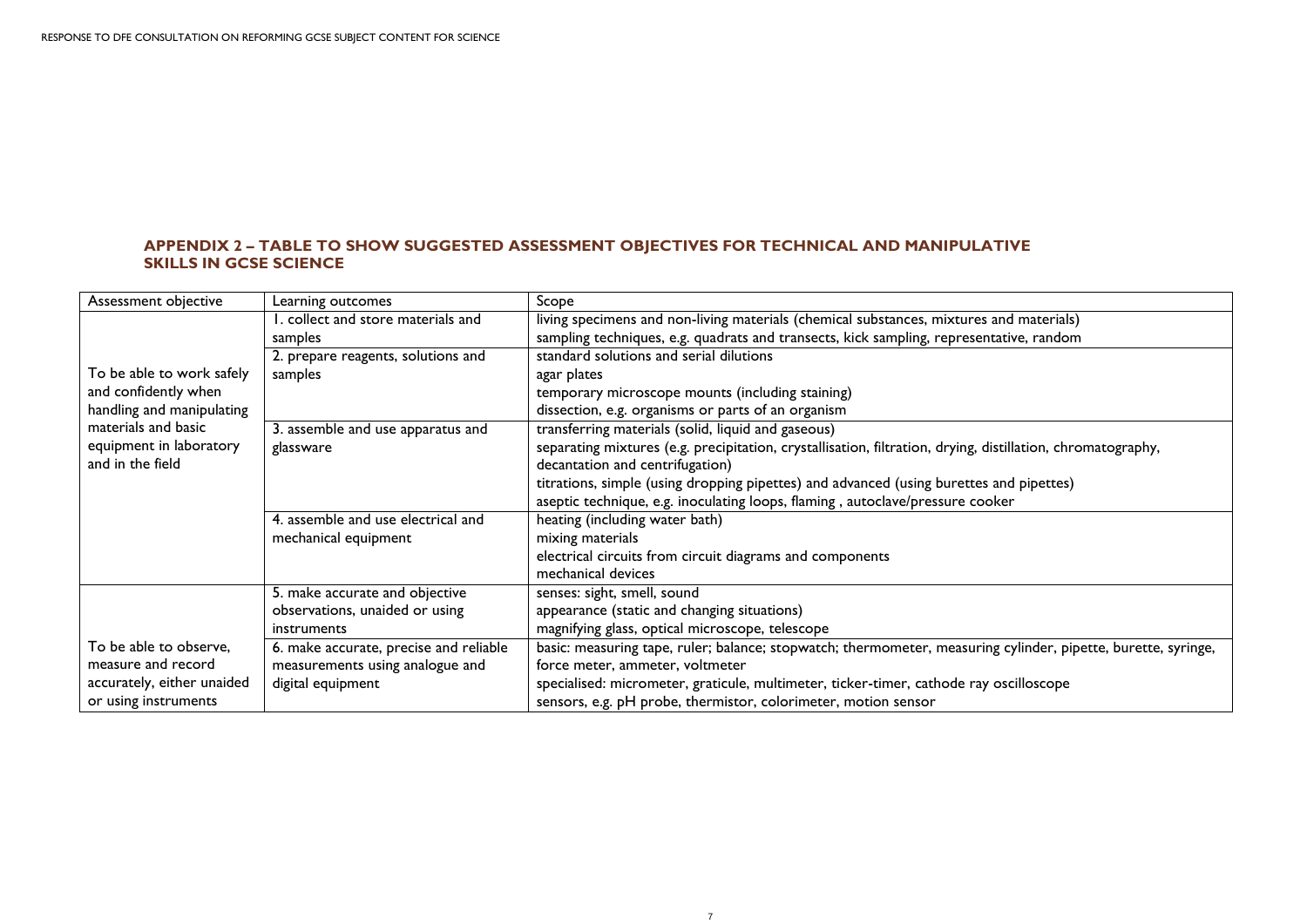|                           | 7. record qualitative and quantitative | qualitative: written descriptions, annotated drawings and photographs                         |
|---------------------------|----------------------------------------|-----------------------------------------------------------------------------------------------|
|                           | data                                   | quantitative: counting, measurement, standard form, appropriate number of significant figures |
|                           |                                        | data loggers, computers, digital camera, digital microscope with visualise/flexi-camera       |
|                           |                                        | correct use of units, symbols and nomenclature                                                |
|                           | 8. describe and classify materials and | states of matter and changes of state                                                         |
|                           | change                                 | organisms (use of keys), elements (periodic table), chemical substances and reactions         |
| To be able to process     |                                        | materials (metals, polymers, ceramics)                                                        |
| data to identify and      | 9. calculate values from primary data  | basic mathematical operations and mathematical formulae                                       |
| classify materials and to |                                        | surface areas, volumes, ratios, direct proportions, percentiles                               |
| calculate quantities      |                                        | arithmetic means, probability                                                                 |
|                           | 10. use graphs to present data and to  | line graphs (including straight line) and tangents to curved graphs                           |
|                           | calculate quantities                   | rate of change                                                                                |